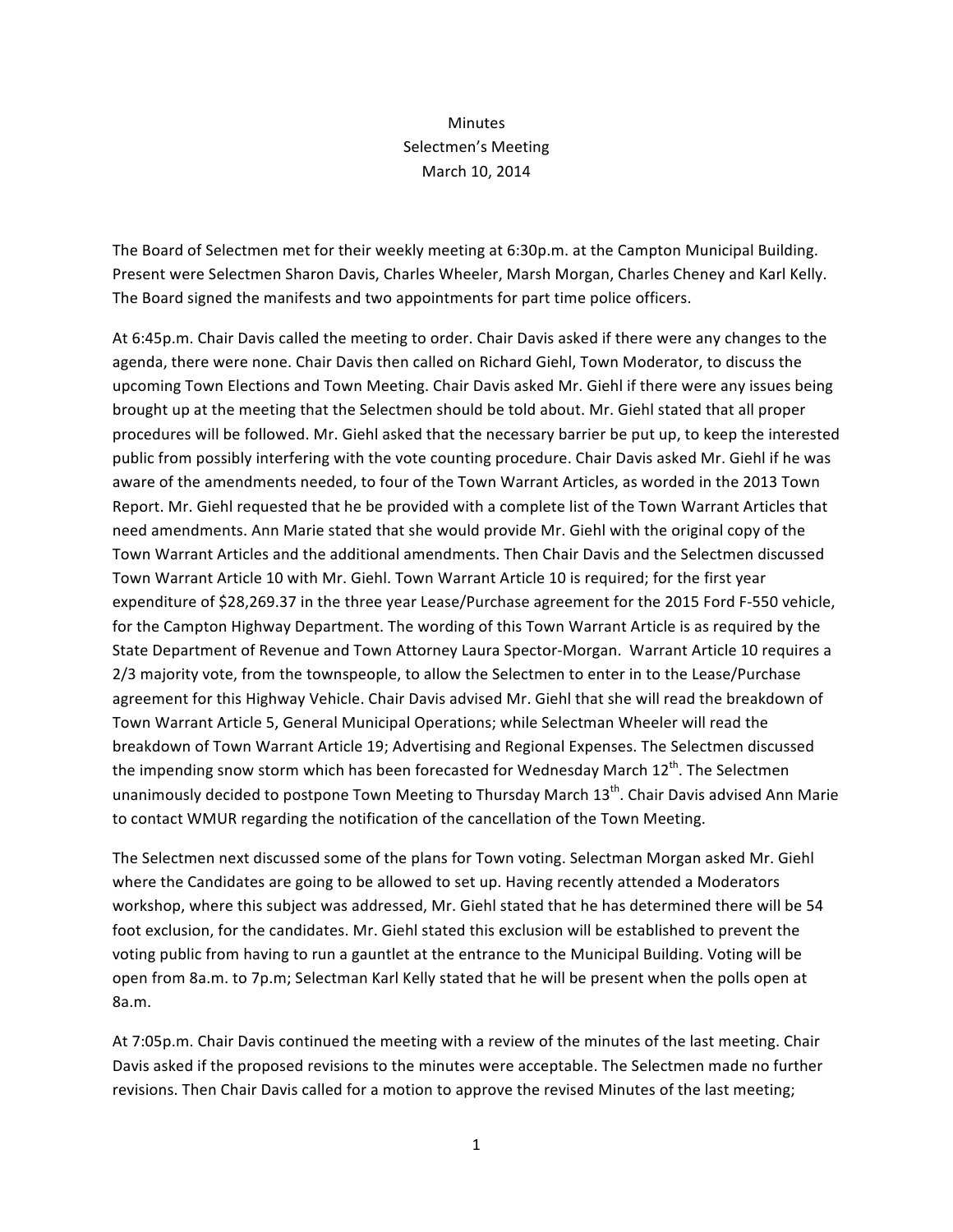Selectman Morgan made a motion to approve the revised Minutes, Selectman Wheeler seconded the motion. The revised Minutes were unanimously approved.

At 7:08p.m. Chair Davis called on Ann Marie to review the Correspondence. Ann Marie spoke regarding the email the Town received from Corey Smith, General Manager, Waterville Estates Village District. The subject of the email was regarding the widening of Taylor Drive in Waterville Estates Village District. Mr. Smith stated in his email that he understood that widening the remainder of Taylor Drive, beyond the hammerhead down to the Muto property served no purpose at this time. Mr. Smith stated that he understood that if development beyond the hammerhead were to be requested by an owner of one of the remaining, undeveloped lots, the road would have to be widened before builders would receive a building permit approval from the Town and/ or the Waterville Estates Village District. The Selectmen stated in the letter from the Town, dated March 3, 2014, that a second building permit has been issued for a home on Taylor Drive therefore Waterville Estates Village District must construct Taylor Drive to Town standards. Waterville Estates Village District will construct the Town approved hammerhead just above the driveway for the entrance to the new house. The width of Taylor Drive will be increased to 20 feet with a minimum of 1 foot bank run gravel and 6 inches of crushed bank run gravel to this hammerhead. The Selectmen also told Mr. Smith that Waterville Estates Village District will have to obtain an easement deed from the property owner to construct the hammerhead to the appropriate size. Taylor Drive will continue to be a Waterville Estates Village District road.

Ann Marie then spoke regarding the letter she received from Mr. John Benham of Pump Systems Incorporated. This letter, addressed to Ms. Cynthia Klevens of NHDES Water Supply Bureau, is a request from Mr. Benham, to review existing NHDES files that are relevant to the conditions, past and present, of the Beebe River community water system. In this letter Mr. Benham states that his goal is to help advise the Town on providing adequate and safe drinking water to the Beebe River community. Mr. Benhan met with Ann Marie on site and stated his concerns. Mr. Benham told Ann Marie that the sewer pump needed repair; the leech fields need to be mowed and to be pumped. Mr. Benham expressed concerns with the pump container; which is not below ground and the means by which the pump is kept from freezing is unsafe. Mr. Benham told Ann Marie that Pump Systems would be interested in managing the water and sewer system in the Beebe River community as well as doing the required bookkeeping. Ann Marie stated that she had been unsuccessful at acquiring information from the State; regarding the scope of the expense involved with the necessary corrections needed to make the system functional. Mr. Bob Welsh from Beebe River suggested to Ann Marie that liability insurance and a contingency fund should also be required. Chair Davis stated that this is called a Loss Reserve. Mr. Benham told Ann Marie that his company currently has business at the Six Flags Park in Campton and that he was not intimidated by the scope of the project at Beebe River.

Ann Marie then spoke about the letter the Town received from C.R. Willeke, of NHDOT regarding Change Order #4. The letter states that the NHDOT has reviewed the Change Order which involved a time extension request for the repair of additional rotted and broken members discovered during the Blair Bridge reconstruction. The overall net Contract price change was a decrease of \$780.00. The Time Extension, for Arnold M. Graton Associates was approved. This letter also approved the requested additional resident engineering costs.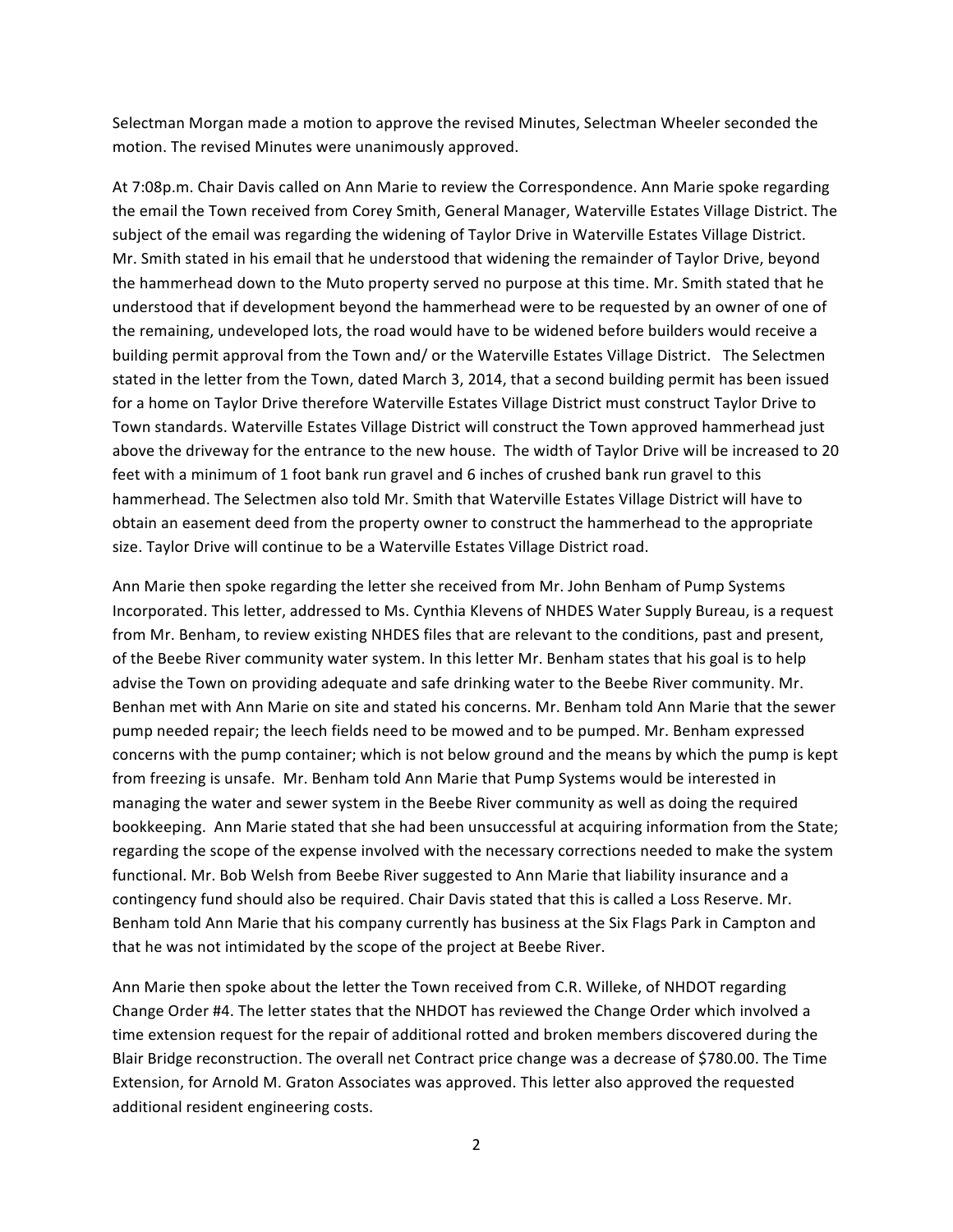Ann Marie then spoke about the letter the Town received from the NH Department of Environmental Services, in response to the Chemical Monitoring Waiver application for Beebe River. The letter states that the Beebe River water system is eligible for the Volatile Organic Compounds and Synthetic Organic Compounds waivers. To comply with the conditions of this approval and to comply with the requirements of the waiver program; the Town is now required to complete an educational mailing by providing each home owner/resident with a form to fill out and return by mail to the NHDES. This form serves as a request, to the NHDES, from the home owner/resident, for help with keeping their water source protected. Selectman Cheney told Ann Marie, that if she needed any additional information or help with NHDES forms he would assist.

Ann Marie then spoke about the email the Town received from Tammie Beaulieu, Town Administrator of Thornton. Mrs. Beaulieu wrote regarding the proposed Fire Department Asset Sub-Committee that was discussed at the 2014 joint budget meeting. Mrs. Beaulieu had questions regarding the number of members to appoint to the Sub- Committee. Mrs. Beaulieu stated that she understood there would be two Selectmen from each town, 2 Fire Commissioners also Fire Chief Daniel DesFosses forming this Sub-Committee. Selectman Roy Sabourn and Selectman Paul Hilliard will represent the Thornton Selectmen on this Sub-Committee. Mrs. Beaulieu requested that she be notified if this composition was not as stipulated at the 2014 joint budget meeting. Mrs. Beaulieu spoke to the issue of candidates campaigning at the Transfer Station. Mrs. Beaulieu had received a call from Selectman Wheeler inquiring about decisions that had been made by the Thornton Selectmen regarding candidate campaigning at the Transfer Station. Mrs. Beaulieu told Selectman Wheeler that the Thornton Selectmen had unanimously agreed not to allow any campaigning on town owned property, except at the Town Hall. Mrs. Beaulieu stated that she will inform Transfer Station Manager, Kevin McGuire, to keep Campton Selectman Wheeler informed of any decisions made for the Transfer Station, by the Thornton Selectmen.

Ann Marie then spoke about the letter the Town received from Ty Gagne, at Primex, thanking the Town for their continued participation in Primex's Property & Liability program. This coverage continues through the year 2017.

Ann Marie then spoke about the letter the Town received from Jeff Enman at PSNH. The purpose of this letter was to notify the Town of Campton that PSNH will be conducting maintenance and repair to existing utility lines within the existing rights of way. The letter serves as official notification that PSNH will be working within jurisdictional wetlands and watercourses to complete their work.

Ann Marie spoke next about her attempts to get documentation from the Department of Labor regarding their specific requirements for bringing the Town Clerk/Tax Collector's Office up to code. The Selectmen expressed their concerns regarding the lack of compliance in the Town Clerk/Tax Collector's Office. There are several safety code infractions which have been ignored; too many power strips in use, cluttered areas and a coffeepot/refrigerator set up in a dangerous manner. Selectman Wheeler stated he was there during the inspection and the deadline for these infractions to be corrected is May 1, 2014. Selectman Wheeler stated that the installation of 4 additional wall outlets had been completed. The possibility of fines and a Workman's Compensation suit could exist if there were an accident due to any of these infractions. Selectman Wheeler stated that he did not believe that Workman's Compensation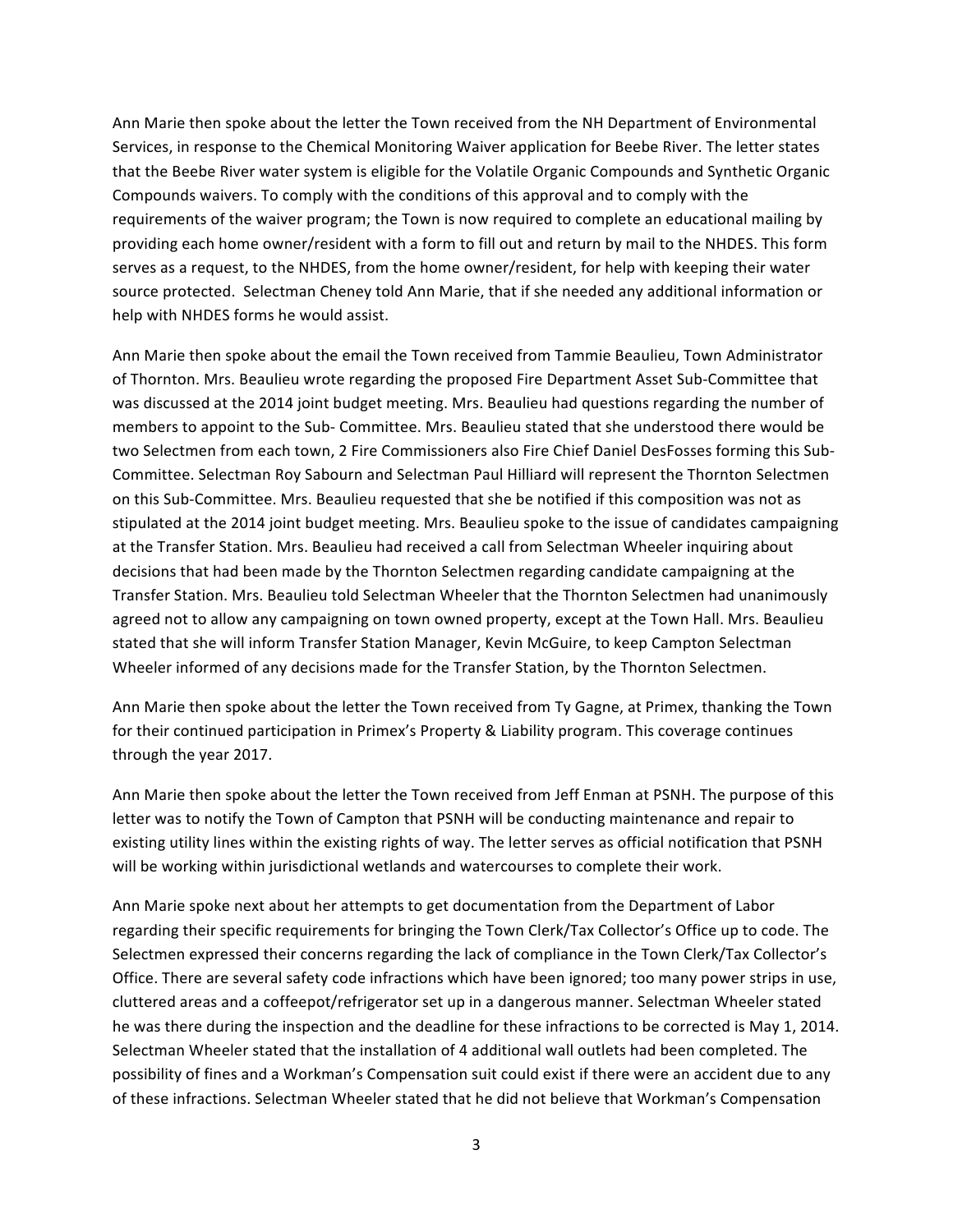would pay if an accident resulted due to one of these uncorrected infractions. Ann Marie stated that she is seeking a continuance on the Department of Labor manual and the violations in the Town Clerk/Tax Collector's Office. The Selectmen asked that a follow-up letter be sent, to the Department of Labor, from the Town requesting a specific list of violations found in the Town Clerk/Tax Collectors office.

Ann Marie stated that the National Forest Service had requested the use of the Community Room for a daytime meeting on March 18<sup>th</sup>. Chair Davis asked the Selectmen if they were in agreement with this, all were in agreement. Chair Davis said she felt that the courtesy would be reciprocated, by the Forrest Service, if there were ever a need.

Chair Davis inquired if there were any other business issues to be discussed. There were none.

At 7:20p.m. Chair Davis made a motion to go into Non Public Session for a Personnel matter under RSA 91-A:3, II(c) which was seconded by Selectman Morgan, and with a roll call vote Selectman Wheeler-yes, Selectman Cheney – yes, Selectman Morgan – yes, and Chair Davis and Selectman Kelly – yes.

The Board came out of Non Public Session at 7:53p.m.

At 7:54p.m. Chair Davis made a motion to go into Non Public Session for a Personnel matter under RSA 91-A:3, II(b) which was seconded by Selectman Morgan, and with a roll call vote Selectman Wheeler-yes, Selectman Cheney – yes, Selectman Morgan – yes, and Chair Davis and Selectman Kelly – yes.

The Board came out of Non Public Session at 8:14p.m.

At 8:15p.m. Chair Davis made a motion to seal the minutes of the Non Public Session for a Personnel matter under RSA 91-A: 3, III. this was seconded by Selectman Wheeler, and with a roll call vote Selectman Morgan -yes, Selectman Cheney – yes, Selectman Morgan – yes, and Chair Davis and Selectman Kelly - yes.

Chair Davis continued the meeting by calling on Chief Warn to discuss the proposed amendment of Town Warrant Article #8, Police Department vehicles. Chief Warn stated that the Ford Explorer 4X4 vehicle, listed in Town Warrant Article #8, does not have the sufficient ground clearance needed; for going off road or for the containment of large evidence items such as bicycles. Chief Warn stated that he looked at the Ford Interceptor vehicle but it also had insufficient ground clearance. Another 4X4 vehicle, the Chevy Tahoe has a price of \$42,000.00, making it unacceptable to the Town. Chief Warn stated that he had spoken with the Fish and Game Department regarding the Dodge Durango vehicle they are using. Chief Warn reported that the Fish and Game Department were very satisfied with this vehicle. Chief Warn stated that several of the special equipment items; in the current Police Department 4X4vehicle, could be used in the Dodge Durango. This would represent a savings for the Town on the future cost of equipping the new Police Department vehicle. Chief Warn stated that the Dodge Charger listed in the Town Warrant Article #8 was still acceptable as planned.

At 8:20p.m. Chair Davis spoke to Selectman Morgan thanking him for his 23 years of service to the Town of Campton. Each of the Selectmen wished him well and stated their appreciation for all his years of service. Selectman Morgan has served on the Planning Board as well as being a Selectmen.